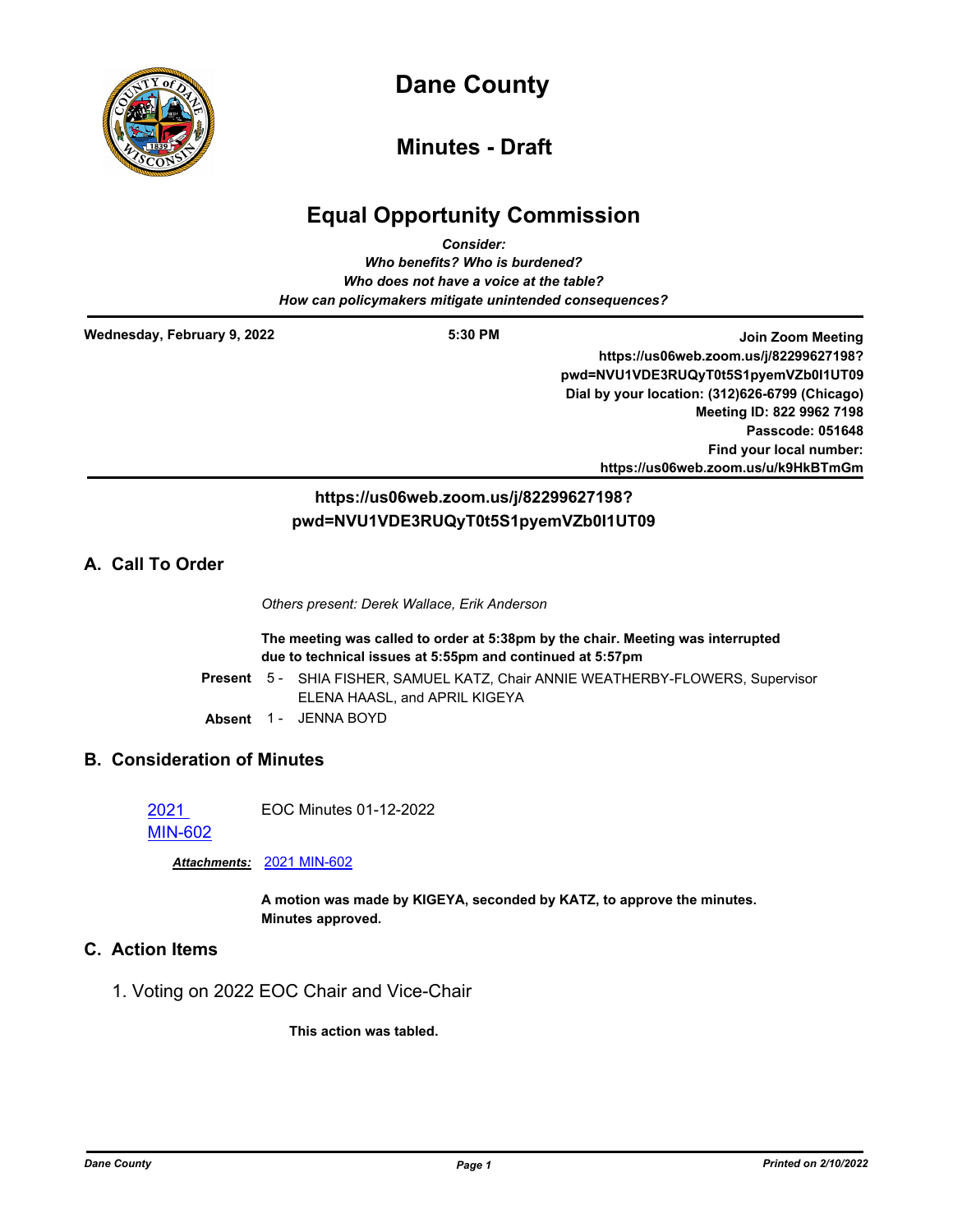2. Voting on 2022 EOC meeting dates

**This action was tabled. Motion made by Vice-Chair FISHER to postpone decision on the meeting time via Doodle poll, to construct the meeting time based on Doodle poll results. Second by Supervisor HAASL. The motion carried by voice vote.**

3. Voting on 2022 EOC Executive meeting dates

**Chair WEATHERBY-FLOWERS caucused commission to table the election of a secretary for the Executive Committee. Executive Committee meets a week before the EOC. A motion was made by Vice-Chair FISHER to table, second by KIGEYA. The motion carried by voice vote. This action was tabled.**

4. Discuss City EOC Collaboration

**This action was tabled.**

5. Discuss/understand EOC's role with Equity Plan

**This action was tabled.**

#### **D. Presentations**

**None**

#### **E. Reports to Committee**

2021 OEI Investigation Procedures

[RPT-534](http://dane.legistar.com/gateway.aspx?m=l&id=/matter.aspx?key=21301)

2021

*Attachments:* [2021 RPT-534](http://dane.legistar.com/gateway.aspx?M=F&ID=9179c0ce-6851-4286-ab5e-506b568191be.pdf)

1. Chair's Report

 The EOC Chair will summarize meeting and other related activities on behalf of the Commission since the last Commission meeting. For information only. Any item raised for future discussion will be posted on the next agenda. Updates from County Executive's Office.

#### **This was tabled.**

2021 OEI Complaints follow up

[RPT-535](http://dane.legistar.com/gateway.aspx?m=l&id=/matter.aspx?key=21302)

2021

*Attachments:* [2021 RPT-535](http://dane.legistar.com/gateway.aspx?M=F&ID=d9984b09-bd5b-4acf-ac0f-19d6f8661eba.pdf)

2. County Board update

**This was tabled.**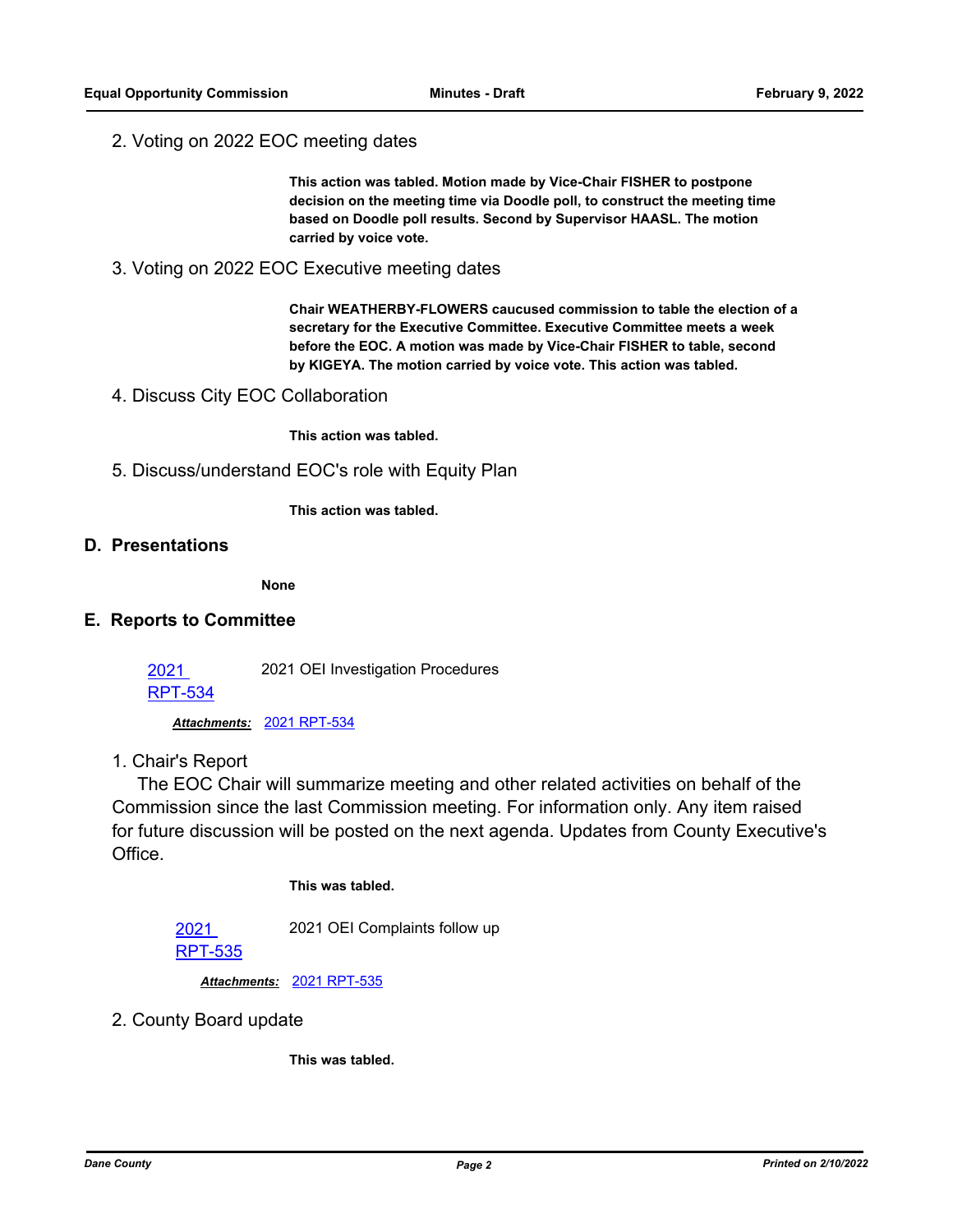### 3. Staff Report

**This was tabled.**

```
2021 
 2022 EOC JANUARY STAFF REPORT
```
[RPT-770](http://dane.legistar.com/gateway.aspx?m=l&id=/matter.aspx?key=21980)

*Attachments:* [2021 RPT-770](http://dane.legistar.com/gateway.aspx?M=F&ID=0022aef8-704b-48a3-94df-7ec8416f1332.pdf)

2021 [RPT-699](http://dane.legistar.com/gateway.aspx?m=l&id=/matter.aspx?key=21759) Dane County EOC-Authority, Procedures, and Roles

*Attachments:* [Dane County EOC-Authority, Procedures, and Duties](http://dane.legistar.com/gateway.aspx?M=F&ID=0de3d667-6d10-4567-a1ce-0f0d90e0f99a.pdf)

#### **Report-EOC Attendance from last 5 years**

2021 Attendance report (2017-2021)

[RPT-701](http://dane.legistar.com/gateway.aspx?m=l&id=/matter.aspx?key=21761)

*Attachments:* [2021 RPT-701](http://dane.legistar.com/gateway.aspx?M=F&ID=f878f7b1-e871-4394-9404-2eceb98a211c.pdf)

[RPT-769](http://dane.legistar.com/gateway.aspx?m=l&id=/matter.aspx?key=21979)

*Attachments:* [2021 RPT-769](http://dane.legistar.com/gateway.aspx?M=F&ID=aa63bcff-0bee-4024-b015-248af59483b0.pdf)

2021 February 2022 Staff Report

[RPT-845](http://dane.legistar.com/gateway.aspx?m=l&id=/matter.aspx?key=22208)

*Attachments:* [2021 RPT-845](http://dane.legistar.com/gateway.aspx?M=F&ID=87c5d25b-d6f8-4280-90fc-2b9e14e0158a.pdf)

4. Terms/Vacancies

**This was tabled.**

#### **F. Reports from Executive Committee**

2021 2021 Amended November EOC Executive Committee Meeting Minutes

[RPT-771](http://dane.legistar.com/gateway.aspx?m=l&id=/matter.aspx?key=21981)

*Attachments:* [2021 RPT-771](http://dane.legistar.com/gateway.aspx?M=F&ID=f0b1b162-90b0-4758-af2b-6b7c518e071e.pdf)

1. Items for Commission Consideration

**This was tabled.**

#### **G. Future Meeting Items and Dates**